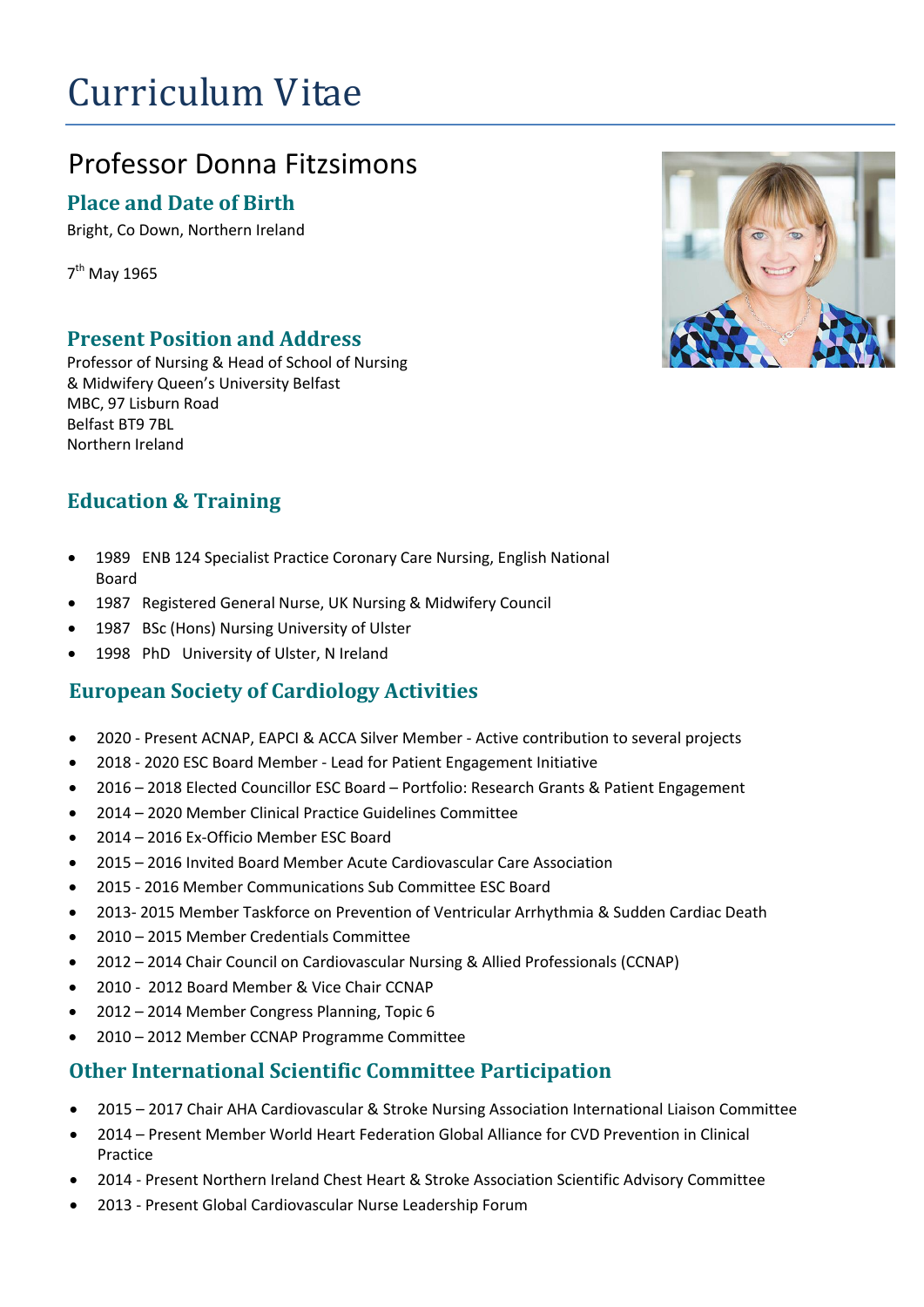#### **Editorial Boards**

- 2006 Present European Journal of Cardiovascular Nursing
- 2009 Present British Journal of Cardiac Nursing

#### **Fellowships**

2003 – Nurse Fellow European Society of Cardiology

#### **Honorary Memberships**

- British Cardiovascular Society
- British Association for Nursing in Cardiovascular Care
- British Association for Cardiovascular Prevention & Rehabilitation
- Irish Nurses Cardiovascular Association

### **Selected Recent Publications (Total: 181, h-index = 51, i10-index 96)**

- McKinney, Aidin; **Fitzsimons, Donna**; Blackwood, Bronagh; McGaughey, Jennifer. (2021) Patient and family involvement in escalating concerns about clinical deterioration in acute adult wards: A qualitative systematic review. Nursing in Critical Care. Pub online 20 Dec 2020 https://doi.org/10.1111/nicc.12582
- JP Collet, H Thiele, E Barbato, O Barthélémy, J Bauersachs, DL Bhatt, ...**Fitzsimons D** et al. (2020) ESC Guidelines for the management of acute coronary syndromes in patients presenting without persistent ST-segment elevation The Task Force for the management of acute coronary syndromes. European Heart Journal 00, 1-79 doi:10.1093/ eurheartj/ehaa575.
- G Hindricks, T Potpara, N Dagres, E Arbelo, JJ Bax, C Blomstro, G Boriani… **Fitzsimons D** et al (2020) ESC Guidelines for the diagnosis and management of atrial fibrillation developed in collaboration with the European Association of Cardio-Thoracic Surgery (EACTS) European Heart Journal 00,1-126 doi:10.1093/eurheartj/ehaa612.
- Caughers, Gemma; Mooney, Maria; Donnelly, Patrick; Bradley, Judy; **Fitzsimons, Donna** (2020) Opportunity knocks: cardiac rehabilitation in Northern Ireland after COVID-1. British Journal of Cardiac Nursing, Vol. 15, No. 8, 21.08.2020, p. 1-3.
- **Fitzsimons, Donna**; Stępińska, Janina; Kerins, Mary; F Piepoli, Massimo; Hill, Loreena; Carson, Matthew A.; Prescott, Eva. (2019) Secondary prevention and cardiovascular care across Europe: A survey of European Society of Cardiology members' views. European Journal of Cardiovascular Nursing, 27.09.2019.
- **Fitzsimons, Donna** (2019) Patient engagement at the heart of all European Society of Cardiology activities. Cardiovascular Research, Vol. 115, No. 10, 01.08.2019, p. e99-e101.
- Barret, Matthew; Boyne, Josiane; Brandts, Julia; Brunner-La Rocca, Hans Peter; Maesschalck, Lieven; De Wit, Kurt; Dixon, Lana; Eurlings, Casper; **Fitzsimons, Donna** et al Artificial intelligence supported patient self-care in chronic heart failure: a paradigm shift from reactive to predictive, preventive and personalised care EPMA Journal, Vol. 10, 12.2019, p. 445–464.
- Riegel, Barbara; Dunbar, Sandra B.; **Fitzsimons, Donna**; Freedland, Kenneth E.; Lee, Christopher S.; Middleton, Sandy; Stromberg, Anna; Vellone, Ercole; Webber, David E.; Jaarsma, Tiny..Self-care research: Where are we now? Where are we going? International Journal of Nursing Studies, In Press.
- Cassidy, Lorna; McGaughey, Jennifer; Hill, Loreena; **Fitzsimons, Donna** Addressing the psycho-educational needs of caregivers of patients with heart failure: A systematic review & Meta-analysis. International Journal of Nursing Studies, 14.11.2019. In Press.
- **Fitzsimons, Donna**; Doherty, Leanne C; Murphy, Mary; Dixon, Lana; Donnelly, Patrick; McDonald, Kenneth; McIlfatrick, Sonja. 2019 Inadequate Communication Exacerbates the Support Needs of Current and Bereaved Caregivers in Advanced Heart Failure and Impedes [Shared Decision-making. The Journal of Cardiovascular Nursing,](http://pure.qub.ac.uk/portal/en/publications/challenges-in-secondary-prevention-after-acute-myocardial-infarction-a-call-for-action(7d7f0688-933d-45b4-bce9-1452d8fa8f35).html) 34;1,11-19.
- [Casedei B et al \(ESC Board\)](http://pure.qub.ac.uk/portal/en/publications/challenges-in-secondary-prevention-after-acute-myocardial-infarction-a-call-for-action(7d7f0688-933d-45b4-bce9-1452d8fa8f35).html) [2019 The future of continuing medical education](http://pure.qub.ac.uk/portal/en/journals/european-journal-of-preventive-cardiology(afa3faeb-6930-4cf1-bc5a-3d7503e14166).html): The roles of medical professional societies and the health care industry. European Heart Journal, Vol. 40, No. 21, 01.0[6.2019, p. 1720-1727.](http://pure.qub.ac.uk/portal/en/publications/illness-perception-in-patients-with-coronary-artery-disease-a-systematic-review(7a713b9e-8d83-40c0-8984-59f3f9e4b82b).html)

## **[Major Research Interest](http://pure.qub.ac.uk/portal/en/publications/implantable-cardioverter-defibrillator-icd-deactivation-discussions-reality-versus-recommendations(f24c598d-0477-433d-ac6e-cd0de698559b).html)s**

- Developing evidence to enhance the patient experience
- [Implementing evidenc](http://pure.qub.ac.uk/portal/en/journals/european-journal-of-cardiovascular-nursing(32162c15-2783-40d6-ba01-41d7285a7340).html)e based cardiovascular care
- Cardiovascular prevention and rehabilitation
- [Palliative care](http://pure.qub.ac.uk/portal/en/publications/carers-needs-in-advanced-heart-failure-a-systematic-narrative-review(709715c8-0f80-4a4a-a5ae-96d85beb0a16).html) [in heart failure](http://pure.qub.ac.uk/portal/en/journals/european-journal-of-cardiovascular-nursing(32162c15-2783-40d6-ba01-41d7285a7340).html)